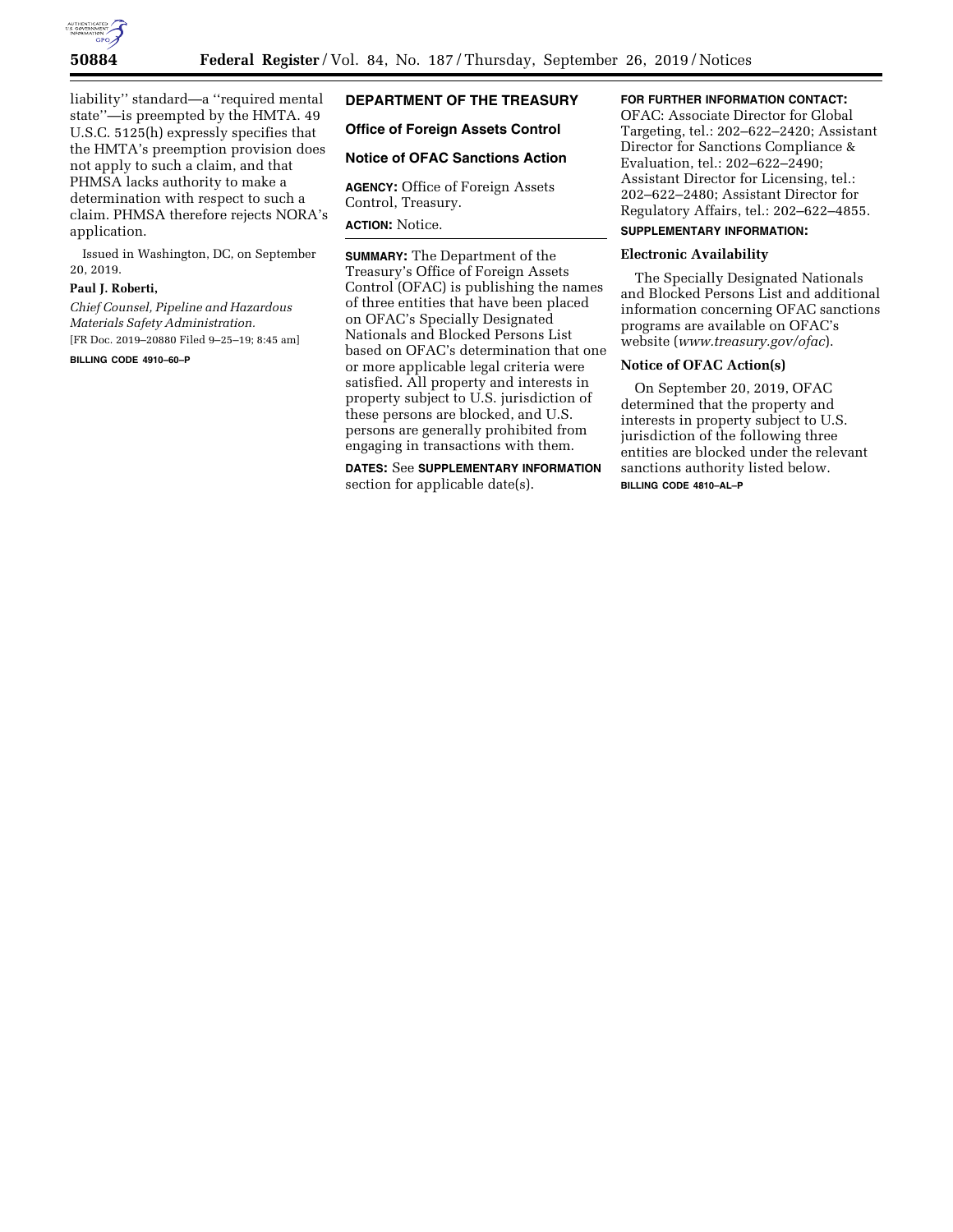# **Entities**

1. BANK MARKAZI JOMHOURI ISLAMI IRAN (a.k.a. BANK MARKAZI IRAN; a.k.a. CENTRAL BANK OF IRAN; a.k.a. CENTRAL BANK OF THE ISLAMIC REPUBLIC OF IRAN (Arabic: بانک مرکز ی جمهوری اسلامی ایران) PO Box 15875/7177. 144 Mirdamad Blvd, Tehran, Iran; 213 Ferdowsi Avenue, Tehran 11365, Iran; Mirdamad Blvd, 144 - P.O. Box 15875/7/77, Tehran, Iran; Additional Sanctions Information - Subject to Secondary Sanctions [IRAN] [SDGT] [IRGC] [IFSR] (Linked To: ISLAMIC REVOLUTIONARY GUARD CORPS (IRGC)-QODS FORCE; Linked To: HIZBALLAH).

Designated pursuant to section  $1(a)(iii)(C)$  of Executive Order 13224 of September 23, 2001, "Blocking Property and Prohibiting Transactions With Persons Who Commit, Threaten to Commit, or Support Terrorism" (E.O. 13224), as amended, for having materially assisted, sponsored, or provided financial, material, or technological support for, or goods or services to or in support of the ISLAMIC REVOLUTIONARY GUARD CORPS (IRGC)-QODS FORCE, an entity whose property and interests in property are blocked pursuant to E.O. 13224, as amended.

Designated pursuant to section  $1(a)(iii)(C)$  of E.O. 13224, as amended, for having materially assisted, sponsored, or provided financial, material, or technological support for, goods or services to or in support of LEBANESE HIZBALLAH, an entity whose property and interests in property are blocked pursuant to E.O. 13224, as amended.

2. NATIONAL DEVELOPMENT FUND OF IRAN (a.k.a. NATIONAL DEVELOPMENT FUND OF ISLAMIC REPUBLIC OF IRAN (Arabic: صندوق توسعه ((ملَّى جمهوري اسلامي ايران), No. 25 Gandhi St., Building National Development Fund of Iran, Tehran 15176-55911, Iran; Additional Sanctions Information - Subject to Secondary Sanctions [SDGT] [IRGC] [IFSR] (Linked To: ISLAMIC REVOLUTIONARY GUARD CORPS (IRGC)-QODS FORCE; Linked To: MINISTRY OF DEFENSE AND ARMED FORCES LOGISTICS).

Designated pursuant to section  $1(a)(iii)(C)$  of E.O. 13224, as amended, for having materially assisted, sponsored, or provided financial, material, or technological support for, or goods or services to or in support of the ISLAMIC REVOLUTIONARY GUARD CORPS (IRGC)-QODS FORCE, an entity whose property and interests in property are blocked pursuant to E.O. 13224, as amended.

Designated pursuant to section  $1(a)(iii)(C)$  of E.O. 13224, as amended, for having materially assisted, sponsored, or provided financial, material, or technological support for, goods or services to or in support of the MINISTRY OF DEFENSE AND ARMED FORCES LOGISTICS, an entity whose property and interests in property are blocked pursuant to E.O. 13224, as amended.